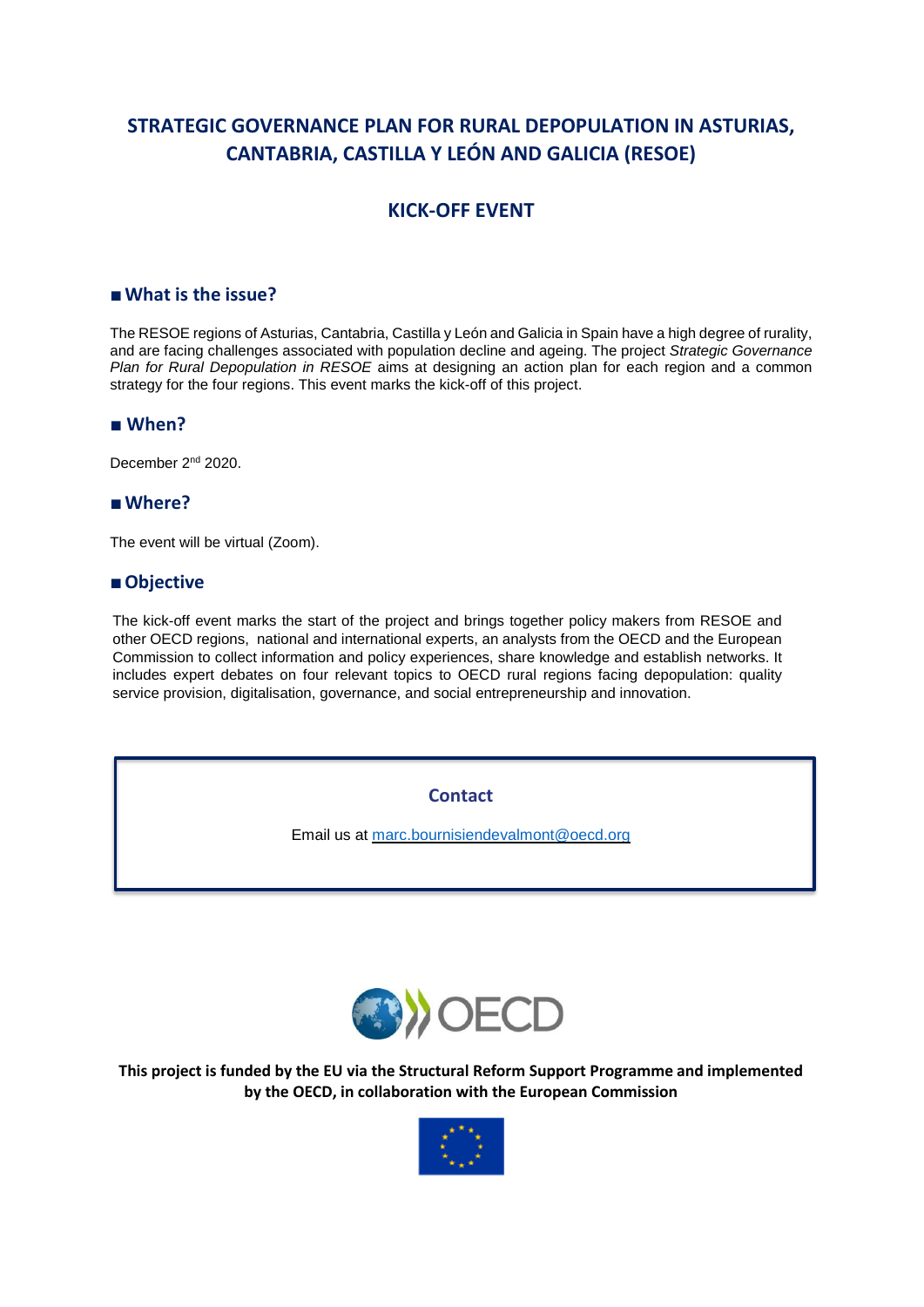|             |                  | <b>Agenda</b>                                                                                                                                                                                                                                                                                                           |
|-------------|------------------|-------------------------------------------------------------------------------------------------------------------------------------------------------------------------------------------------------------------------------------------------------------------------------------------------------------------------|
| 09:45-10:00 |                  | Registration (please join the meeting 15 minutes before the start)                                                                                                                                                                                                                                                      |
|             | <b>MODERATOR</b> | Alain Dupeyras, Head of Regional Development and Tourism Division, Centre for<br>Entrepreneurship, SMEs, Regions and Cities, OECD                                                                                                                                                                                       |
| Part 1      |                  | High level session: Strategies for depopulation (Open - with EN/ES interpretation)                                                                                                                                                                                                                                      |
| 10:00-10:10 |                  | Welcome remarks by representatives of Cantabria                                                                                                                                                                                                                                                                         |
|             | <b>SPEAKERS</b>  | Pablo Zuloaga, Vice-President and Councilor for Equality, Sport, Universities and Culture,<br>Government of Cantabria                                                                                                                                                                                                   |
|             |                  | María Sánchez, Councilor for Economy and Finance, Government of Cantabria                                                                                                                                                                                                                                               |
| 10:10-10:20 |                  | <b>High-level introductions</b>                                                                                                                                                                                                                                                                                         |
|             | <b>SPEAKERS</b>  | Dubravka Suica, Vice-President of the European Commission for Democracy and<br>Demography (pre-recorded video)                                                                                                                                                                                                          |
|             |                  | Teresa Ribera, Spanish Minister for the Ecological Transition and the Demographic<br>Challenge (pre-recorded video)                                                                                                                                                                                                     |
| 10:20-10:45 |                  | How can policies help regions experiencing depopulation?                                                                                                                                                                                                                                                                |
|             | <b>SPEAKERS</b>  | Mario Nava, Director-General of the Directorate-General Structural Reform Support<br>(REFORM), European Commission                                                                                                                                                                                                      |
|             |                  | Francesc Boya, Secretary General for the Demographic Challenge, Spanish Ministry for<br>the Ecological Transition and the Demographic Challenge                                                                                                                                                                         |
|             |                  | Nadim Ahmad, Deputy Director, Centre for Entrepreneurship, SMEs, Regions and Cities,<br><b>OECD</b>                                                                                                                                                                                                                     |
| 10:45-10:55 |                  | <b>Commentary from the representatives of the Autonomous Communities</b>                                                                                                                                                                                                                                                |
|             | <b>SPEAKERS</b>  | Francisco Igea, Vice-President and Councilor for Transparency, Territorial Planning and<br>External Action, Government of Castilla y León                                                                                                                                                                               |
|             |                  | Fabiola García, Councilor for Social Policy, Government of Galicia                                                                                                                                                                                                                                                      |
|             |                  | Jaime Izquierdo, Commissioner for Demographic Challenge, Government of Asturias                                                                                                                                                                                                                                         |
| 10:55-11:00 |                  | End of Part 1 and transition to Part 2                                                                                                                                                                                                                                                                                  |
| Part 2      |                  | Parallel thematic sessions (Closed - in ES without EN interpretation)                                                                                                                                                                                                                                                   |
| 11:00-11:45 |                  | Session 1: Quality service provision for rural communities                                                                                                                                                                                                                                                              |
|             | <b>MODERATOR</b> | Valentina Corsetti, Directorate-General for Regional and Urban Policy (REGIO),<br><b>European Commission</b>                                                                                                                                                                                                            |
|             | <b>SPEAKER</b>   | Ana I. Moreno Monroy, Centre for Entrepreneurship, SMEs, Regions and Cities, OECD                                                                                                                                                                                                                                       |
|             | <b>QUESTIONS</b> | What role should rural communities play in the provision of public services?<br>1.<br>What incentives work for attracting service professionals such as doctors and teachers<br>2.<br>to rural areas experiencing depopulation?<br>What are the main barriers to distance learning and telehealth in rural areas?<br>3. |
| 11:00-11:45 |                  | Session 2: Digitalisation to boost rural development                                                                                                                                                                                                                                                                    |
|             | <b>MODERATOR</b> | Raffaele Trapasso, Centre for Entrepreneurship, SMEs, Regions and Cities, OECD                                                                                                                                                                                                                                          |